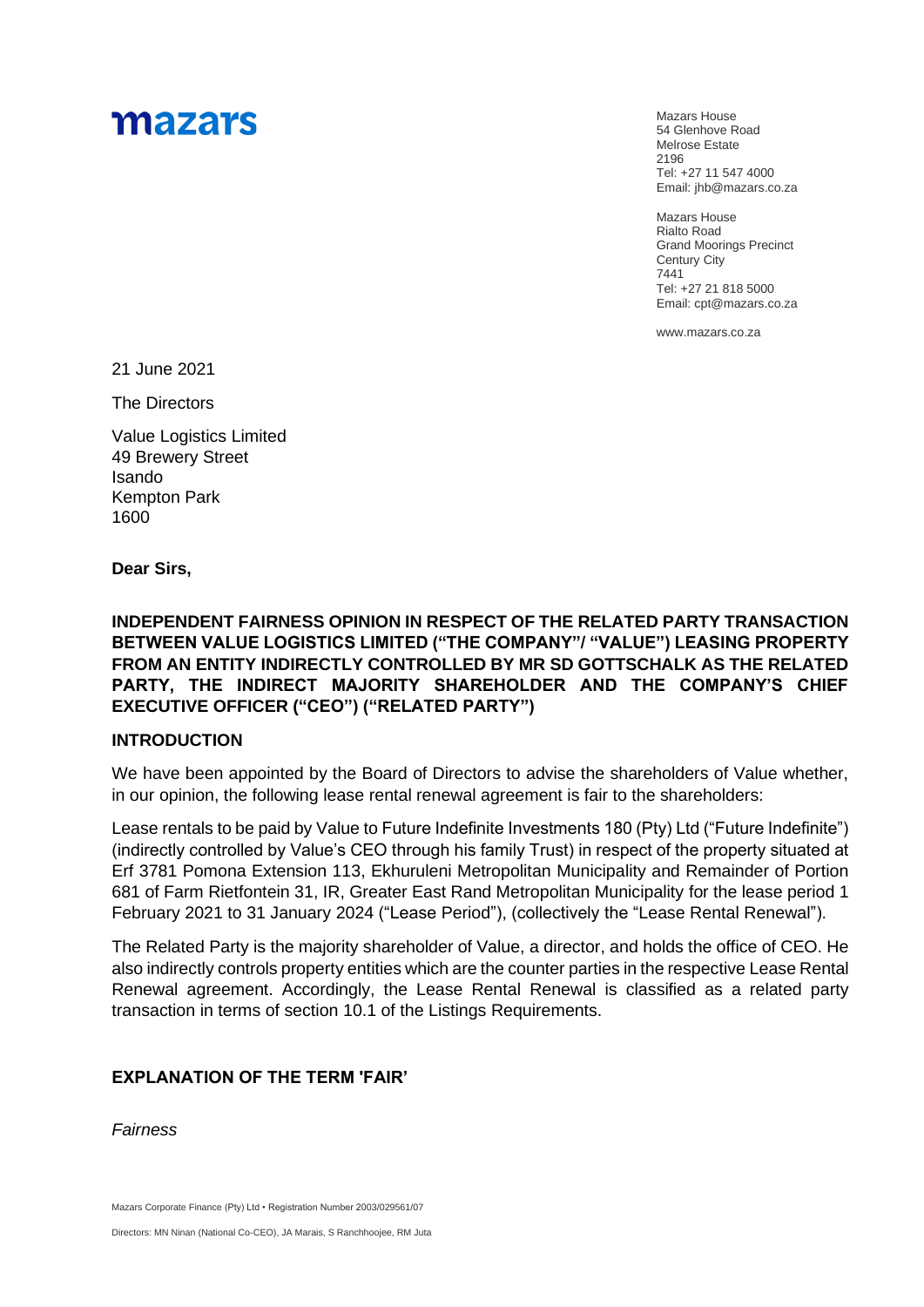The term 'fairness' is defined in Schedule 5 of the JSE Listings Requirements as being primarily based on quantitative issues. Therefore, the Lease Rental Renewal would be considered fair to the Value shareholders if the total rental expense is equal to or less than an arm's length market related rental range of similar properties. Consideration was also given to potential costs to the business if the operations were to be relocated to new premises.

# **ASSUMPTIONS**

We arrived at our opinion based on the following assumptions:

- Current economic, regulatory and market conditions will not change materially;
- That reliance can be placed on the signed lease agreement;
- That reliance can be placed on the independent assessment property valuation report as included in the report signed 28 January 2021 performed by PropValAssist Valuers of the open market rentals of similar properties in relation to Erf 3781 Pomona Extension 113, Ekhuruleni Metropolitan Municipality and Remainder of Portion 681 of Farm Rietfontein 31, IR, Greater East Rand Metropolitan Municipality; and
- Where relevant, representations made by management and/or directors (including the Independent Chairman and excluding the CEO) were corroborated to source documents prepared by third parties, independent analytical procedures performed by us and by examining and analysing external factors that influence the business.

# **SOURCES OF INFORMATION**

In the course of our analysis, we relied upon financial and other information obtained from management together with industry related and other information available in the public domain. Our conclusion is dependent on such information being accurate in all material respects.

The principle sources of information used in formulating our opinion regarding the Lease Rental Renewal includes:

- Corroborating source documentation as provided by management;
- Signed lease agreement entered into between Value and Future Indefinite;
- Independent assessment property valuation report as included in the report signed 28 January 2021 performed by PropValAssist Valuers of the open market rentals of similar properties in relation to Erf 3781 Pomona Extension 113, Ekhuruleni Metropolitan Municipality and Remainder of Portion 681 of Farm Rietfontein 31, IR, Greater East Rand Metropolitan Municipality. Refer to the 'Procedures' below for our assessment of the independent property valuer and their related report;
- Information and assumptions made available by and from discussions held with independent executive directors of Value in terms of the rationale for the Lease Rental Renewal; and
- Publicly available information relating to Value and other competitors in the sector that we deemed to be relevant, including company announcements.

We obtained the information through:

- Conducting interviews with management, directors and senior staff members;
- Obtaining corroborating evidence from third parties such as property experts; and
- Extracting information from the internet and the press.

We satisfied ourselves as to the appropriateness and reasonableness of the information with reference to: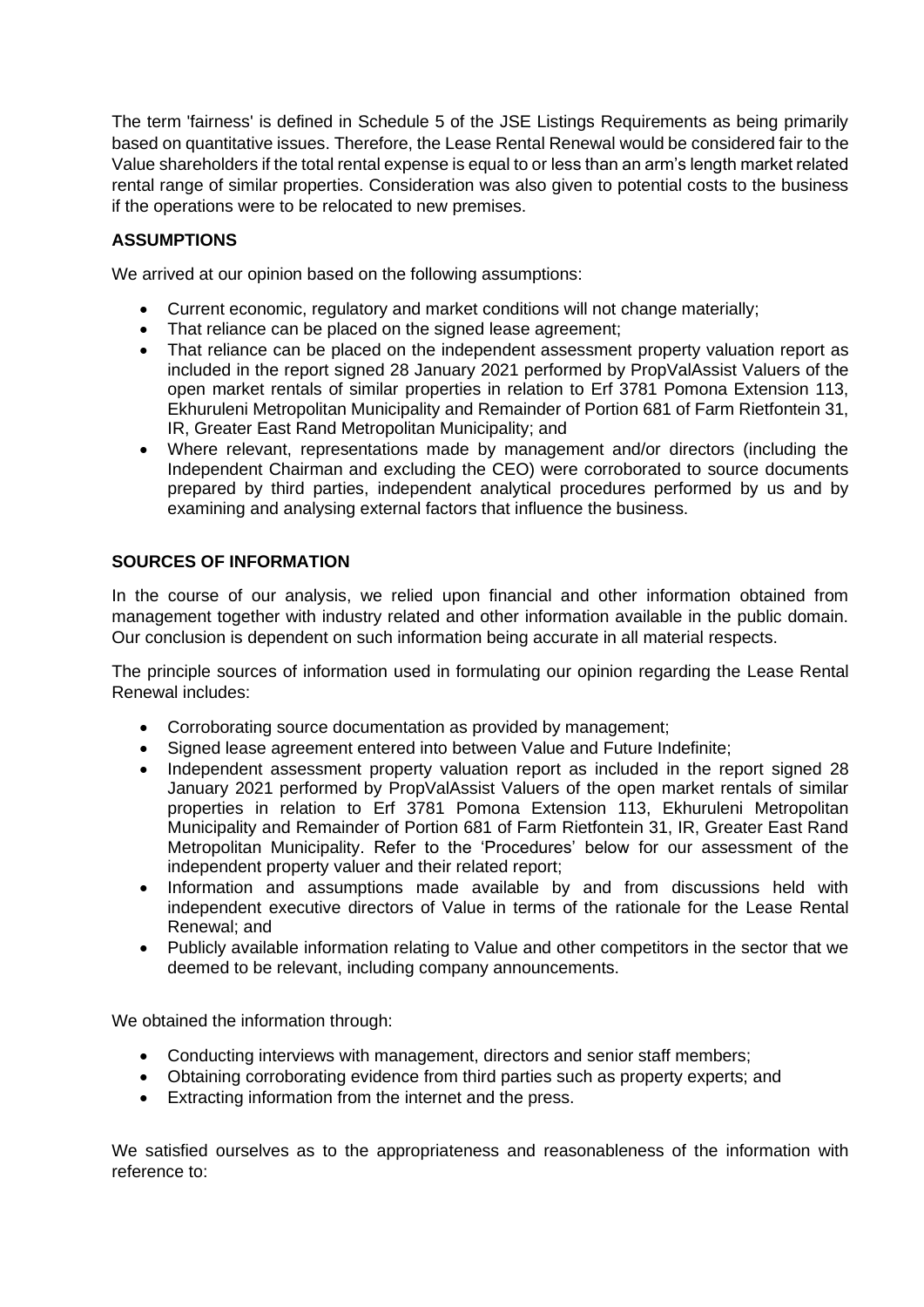- Review of the independent assessment as included in the report signed 28 January 2021 performed by PropValAssist Valuers of the open market rentals of similar properties in relation to Erf 3781 Pomona Extension 113, Ekhuruleni Metropolitan Municipality and Remainder of Portion 681 of Farm Rietfontein 31, IR, Greater East Rand Metropolitan Municipality. The independent valuation took heed of the requirements of SAPOA. The valuation performed on 28 January 2021 is a new and revised valuation, taking into account the current market as well as micro and macro-economic conditions. This report includes amongst others, an assessment of the condition of the properties, recent sales of comparable properties and rentals of comparable companies. The valuation review performed on 28 January 2021 is a continuation from the original valuation report dated 1 October 2019. From discussions with management, as well as review of the independent assessment report, properties are all properly maintained to the same standard and there have been no changes or additions to the said properties since the original inspection date;
- Satisfied ourselves that no material or adverse changes to the market related rental range sourced and used from the valuation report between the date of the valuation report and the date of the opinion;
- A review of the qualifications of the valuer, the valuation methodology utilised and the reasonableness of assumptions utilised in the independent property valuation. We confirm that we are satisfied with the methodology and assumptions utilised in assessing market related rentals in this valuation of the property;
- A review of comparable market lease rentals for the specific property area;
- Understanding the industry in which the company operates; and
- Assessing whether replies from management on certain issues were corroborated by third parties and documentary evidence.

## **LIMITING CONDITIONS AND RELATED PARTY RELATIONSHIPS**

We have relied upon the accuracy of information provided to us or otherwise reviewed by us, for the purposes of this opinion, whether in writing or obtained through discussion with the management of Value. We express no opinion on this information.

There were no limiting conditions, or any restrictions of scope imposed by the client whilst this opinion was being prepared.

Our opinion is based on current economic, regulatory, market as well as other conditions. Subsequent developments may affect this opinion, which we are under no obligation to update, review or re-affirm.

This letter and opinion are provided solely for the benefit of the shareholders of Value in connection with and for the purposes of their consideration of the Lease Rental Renewal.

There is no relationship between Mazars Corporate Finance (Pty) Ltd ("MCF") and any other parties involved in the Lease Rental Renewal. MCF has no shares in Value or any other party involved in the Lease Rental Renewal. MCF's fees are not payable in shares.

Each shareholder's individual decision may be influenced by such shareholder's particular circumstances and accordingly each shareholder should consult an independent advisor if in any doubt as to the merits or otherwise of the Lease Rental Renewal.

#### **PROCEDURES**

In order to assess the fairness of the terms and conditions relating to the Lease Rental Renewal, we have performed, amongst others, the following procedures: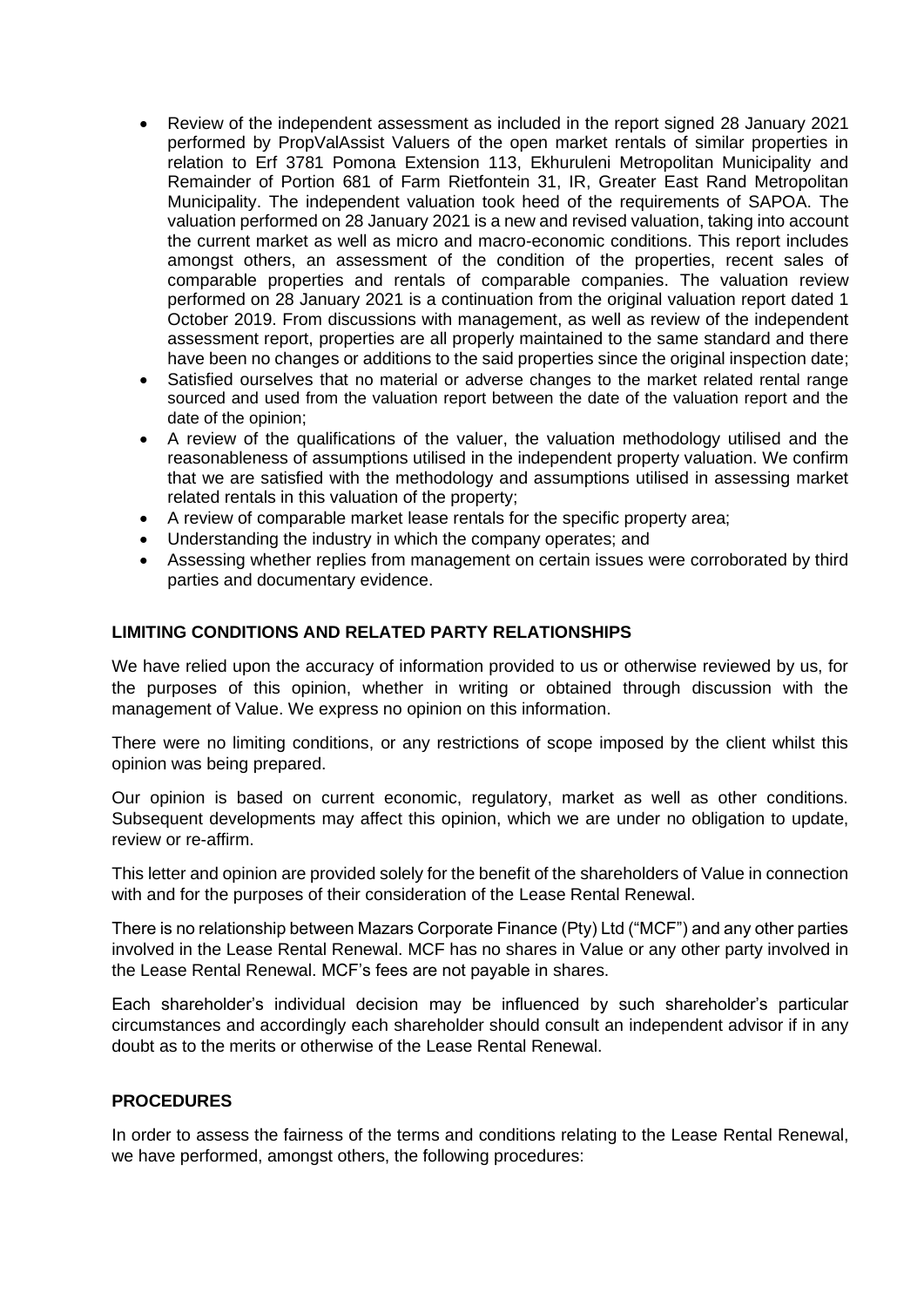- Reviewed the signed lease agreement entered into between Value and Future Indefinite;
- Considered information made available by and from discussions held with the directors and management of Value;
- Considered the rationale for the Lease Rental Renewal;
- Reviewed and utilised the independent assessment property valuation report as included in the report signed 28 January 2021 performed and prepared by PropValAssist Valuers of the open market rentals of similar properties in relation to Erf 3781 Pomona Extension 113, Ekhuruleni Metropolitan Municipality and Remainder of Portion 681 of Farm Rietfontein 31, IR, Greater East Rand Metropolitan Municipality;
- We have satisfied ourselves with the valuation methodology and overall valuation report produced by PropVal Assist in that it is an appropriate determination of open market value of similar properties in the relation Erf 3781 Pomona Extension 113, Ekhuruleni Metropolitan Municipality and Remainder of Portion 681 of Farm Rietfontein 31, IR, Greater East Rand Metropolitan Municipality;Quantitatively compared the rental expense per square meter as per the lease agreement, taking account of the total rental and area of the property, to a range of arm's length market related rentals provided in the independent assessment report;
- Reviewed the independent assessment report to confirm that comparable properties were in a similar area as well as of similar size, grade and type, where practicable;
- Relied on PropValAssist Valuers' conclusion that the rental is considered market related: and
- Consideration was also given to potential costs to the business if the operations were to be relocated to new premises.

We believe the above procedures commercially justify the conclusion outlined below.

## **CONFIRMATION OF PERFORMANCE OF VALUATION AND VALUATION METHODOLOGY**

We confirm that we have assessed the fairness of the Lease Rental Renewal by comparison of the lease expenses paid to the market related rental paid for similar properties as quoted in the independent assessment report. This includes a recommendation by PropValAssist of a fair market related annual escalation of the Lease Rental.. The annual escalation recommended (6.5%p.a.) in the PropVal Assist valuation, is the escalation applied in the Lease Rental Renewal. After consideration of the assessment performed by PropValAssist, in relation to comparable market rentals and escalations, as well as the current market expectation of rental escalations, we believe the escalation applied is fair. For the third year of the lease, commencing 1 February 2023, the Lease Rental Renewal agreement states that the rental will be determined by an independent, mutually agreed valuator, and will be agreed in writing on or before 6 months prior to the end of the second-year lease period, being 31 July 2022. This rental is based on a rental per square meter, with the floorspace rented remaining constant throughout. The rental determination by the independent valuator will therefore determine the fair market rental per square meter. The rental charged in this third year will therefore be based on an independent assessment, which promotes fairness to all parties involved.

We have placed reliance on the independent assessment performed by PropValAssist Valuers of the open market rental of Erf 3781 Pomona Extension 113, Ekhuruleni Metropolitan Municipality and Remainder of Portion 681 of Farm Rietfontein 31, IR, Greater East Rand Metropolitan Municipality. We have placed reliance on PropValAssist Valuers' conclusion that the rental is considered market related.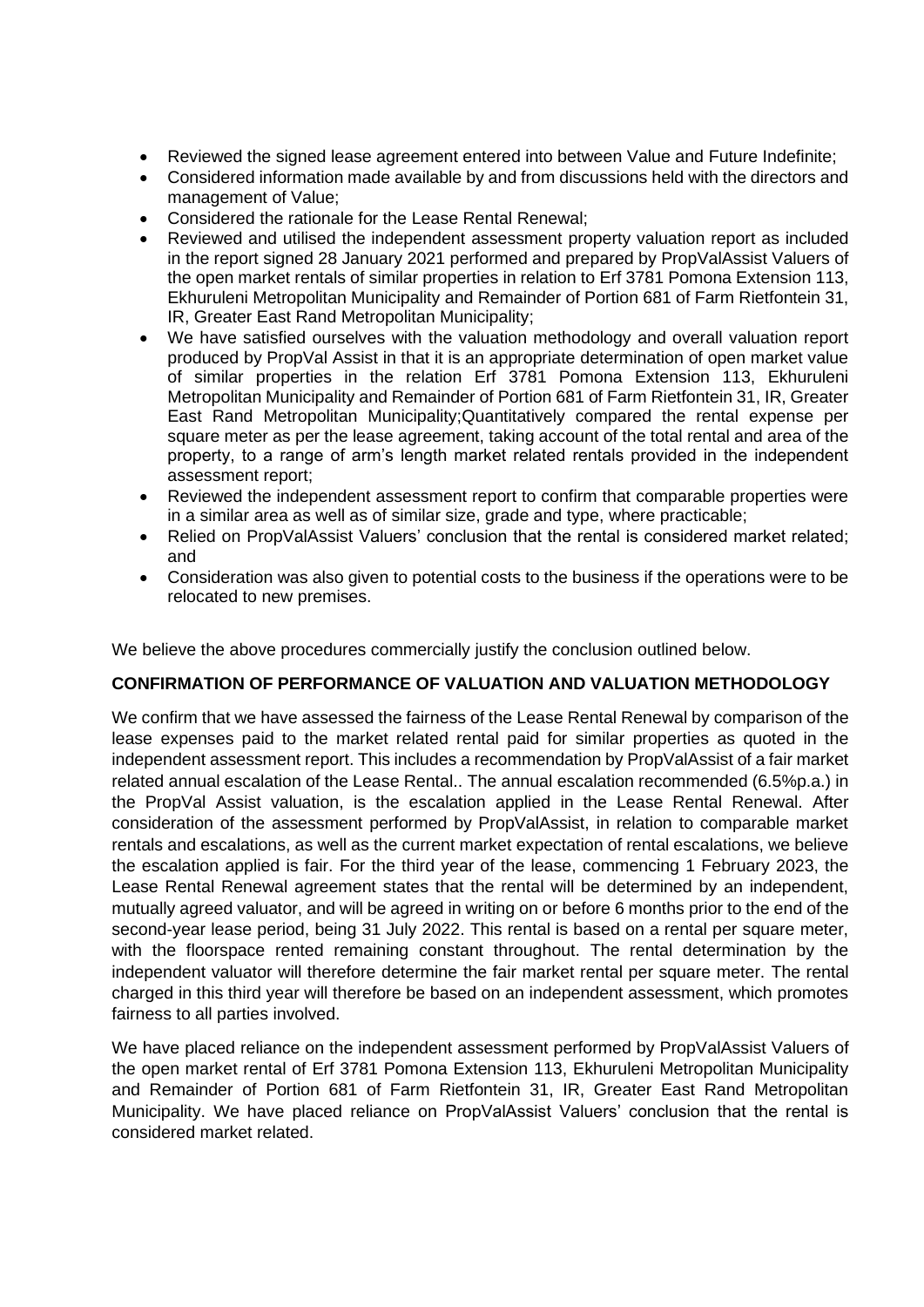Key value drivers to the assessment of fairness are as follows (as included in the independent valuation report):

#### **Internal:**

- Comparable market related rentals of similar properties;
- Lease annual escalations (6.5% p.a.);
- Square meters per the lease agreements; and
- Duration of lease period (3 years).

A comparison of internal key value drivers was made to comparable properties within the independent report for reasonability purposes. No inconsistencies were noted.

#### **External:**

- Stability of the economy and other macroeconomic factors;
- Both long-term and short-term inflation rates; and
- Risk free long bond indicators (blended average of 5.58% over a 3-year horizon).

After considering the external key value drivers and the impact thereof, it was concluded that reasonable fluctuations in the abovementioned factors would not change our opinion on whether the lease terms are fair to the shareholders of Value.

The fairness assessment involved corroboration analyses on the key value drivers.

Our procedures and enquiries did not constitute an audit in terms of International Standards on Auditing. Accordingly, we cannot express any opinion on the financial data or other information used in arriving at our opinion.

#### **OPINION**

Our opinion is based upon the market, regulatory and trading conditions as they currently exist and can only be evaluated at the date of this letter. It should be understood that subsequent developments may affect our opinion, which we are under no obligation to update, revise or reaffirm.

We have considered the terms and conditions of the Lease Rental Renewal, and based upon, and subject to the foregoing, we are of the opinion that the lease terms are fair to the shareholders of Value as the Lease Rental charged is less than or equal to the fair market related rental.

#### **CONSENT**

We hereby consent to this letter laying open for inspection to the shareholders of Value in terms of the JSE Listing Requirements.

Yours faithfully

**Anoop Ninan Director**